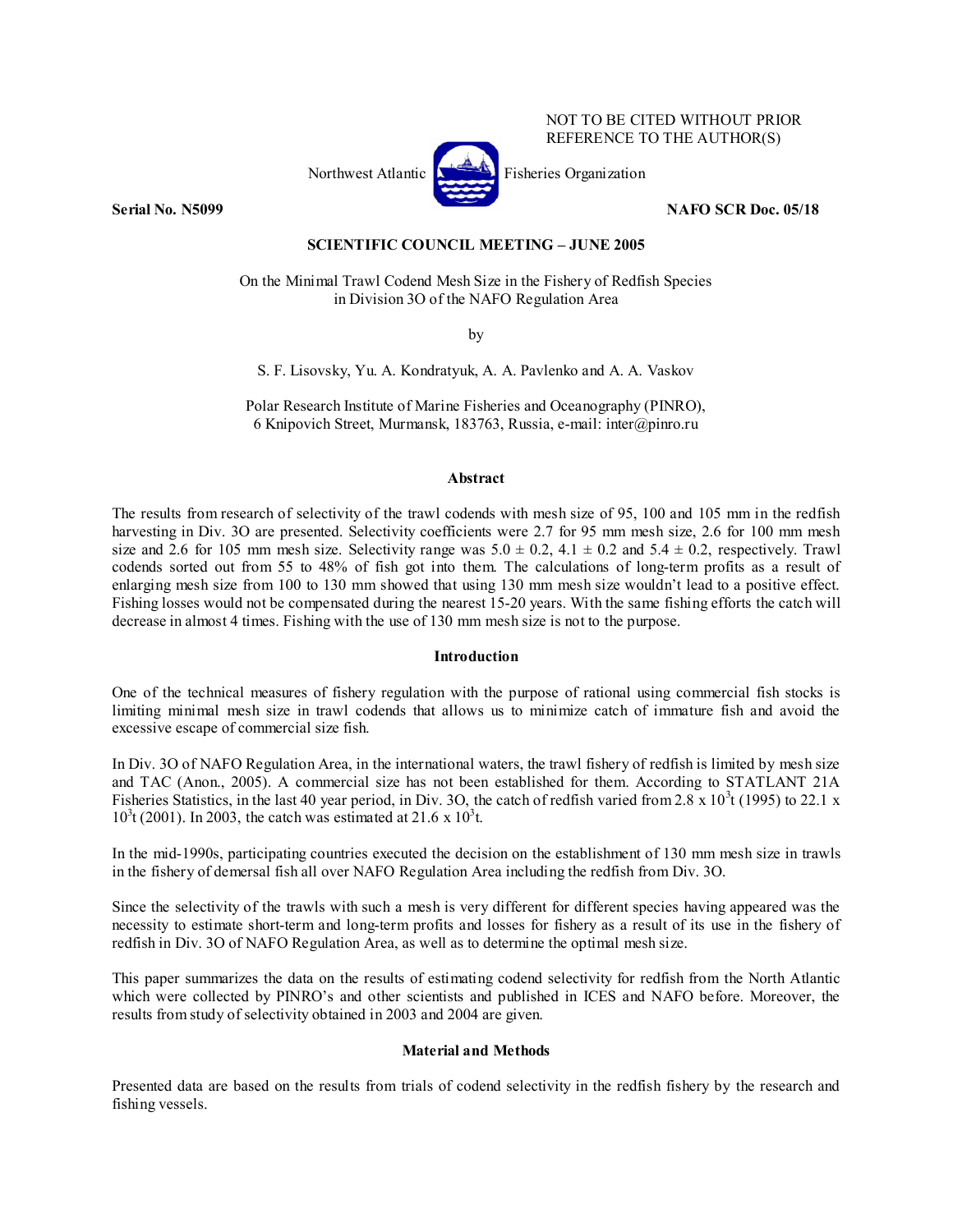The researches of selectivity were conducted aboard M-0035 trawler "*Vladimir Gavrilov*" in Div. 3O of NAFO Regulation Area, in December 2003 and February 2004. The main vessel details were: overall length – 83.9 m; width – 14 m; draught – 5.6 m; load displacement – 3 800 t; tonnage – 729 t; main engine power – 1 470 kWt.

During the trials a standard fishing mid-water 57/300 m "Makrurus" trawl made of polyamide netting (Fig. 1) was used. With a trawling speed of 3.3-3.6 knots the vertical opening of the trawl was 50 m and the horizontal one  $-45$ m.

Along the upper headline the trawl was rigged by hydrodynamic canvas cover with 10 m length and 0.5 m width. The lower headline was equipped by 22 mm caliber chain with the weight of 150 kg. In addition, false headline made of 29 mm caliber chain weighting 350 kg was applied. The trawl was equipped by cables and bare ends with 50 m length each, 5m regulation ends, loads-depressors weighting 900 kg each. Trawl horizontal opening was provided by pelagic wing-shape trawl boards with the area of 5.5  $m^2$  and weighting 1 500 kg.

Four panel trawl codends were produced from polyethylene rope folded in two with 7.5 mm diameter. Codend mesh size varied in the upper panel. The measurement was made in the row disposed parallel to longitudinal axis of the trawl codend being at the distance of 10 meshes from longitudinal seams and 5 meshes from codline loops. For this purpose, the wedge-shaped panel of ICNAF-type with 2 mm thickness was inserted into mesh with 50°N effort after trawl having been lifted at once. During the trials, the selective characteristics of mid-water trawl codends with the actual mesh size of 95, 100 and 105 mm were determined.

Codend selectivity was estimated according to ICES recommendations for study of trawl selectivity (Anon., 1996 a) by method of small-mesh cover with the use of bag-shaped covers having the mesh size of 80 mm. Their construction provided a free escapement of fish from codend and excluded their repeated capture by trawl. To provide it the cover was installed in the conic part of the codend at the distance of 5-7 m in front of the place where it is jointed to the cylindrical part. The cover perimeter was 50-60% more than that one in the codend cylindrical part. After having been mounted in the codend the cover was 3-4 m projecting outside it.

All the fish from the codend and cover were separately run out and measured with dividing by species and sex. By 300-400 individuals from codend and cover were measured. The rest having not been measured were completely counted and the length distribution was corrected in the proper way.

When analyzing catches a number of caught fish escaping from trawl through mesh was assessed. The effect of cover on the escapement of fish from the codend was estimated by comparing length distribution and ratios of fish length groups in the tows with cover and codends with cover.

The data derived were analysed using a computer programme on the basis of SELECT model and solving the problem was improved by method of successive approximations with the aid of Solver-sel (Tadashi Tokai, 1997; Tadashi Tokai and Takahisa Mitsuhashi, 1998) by the logistic and generalized logistic functions of retention probability of studied fish depending on their length.

The equation of generalized logistic (Richard's) function is described as follows (1):

$$
r(l) = \{ \exp{(a+b^{*}l)}/[l + \exp{(a+b^{*}l)}]} \}^{l/d}, \tag{1}
$$

where  $r(l)$  – probability of retention of fish with length l; *a, b, d* – function parameters; *l* – retained fish length.

Fish length corresponding to 50% retention of fish was determined by the formula (2)

$$
L_{50\%} = \frac{\log \text{it}(0.5^d) - a}{b} \quad , \tag{2}
$$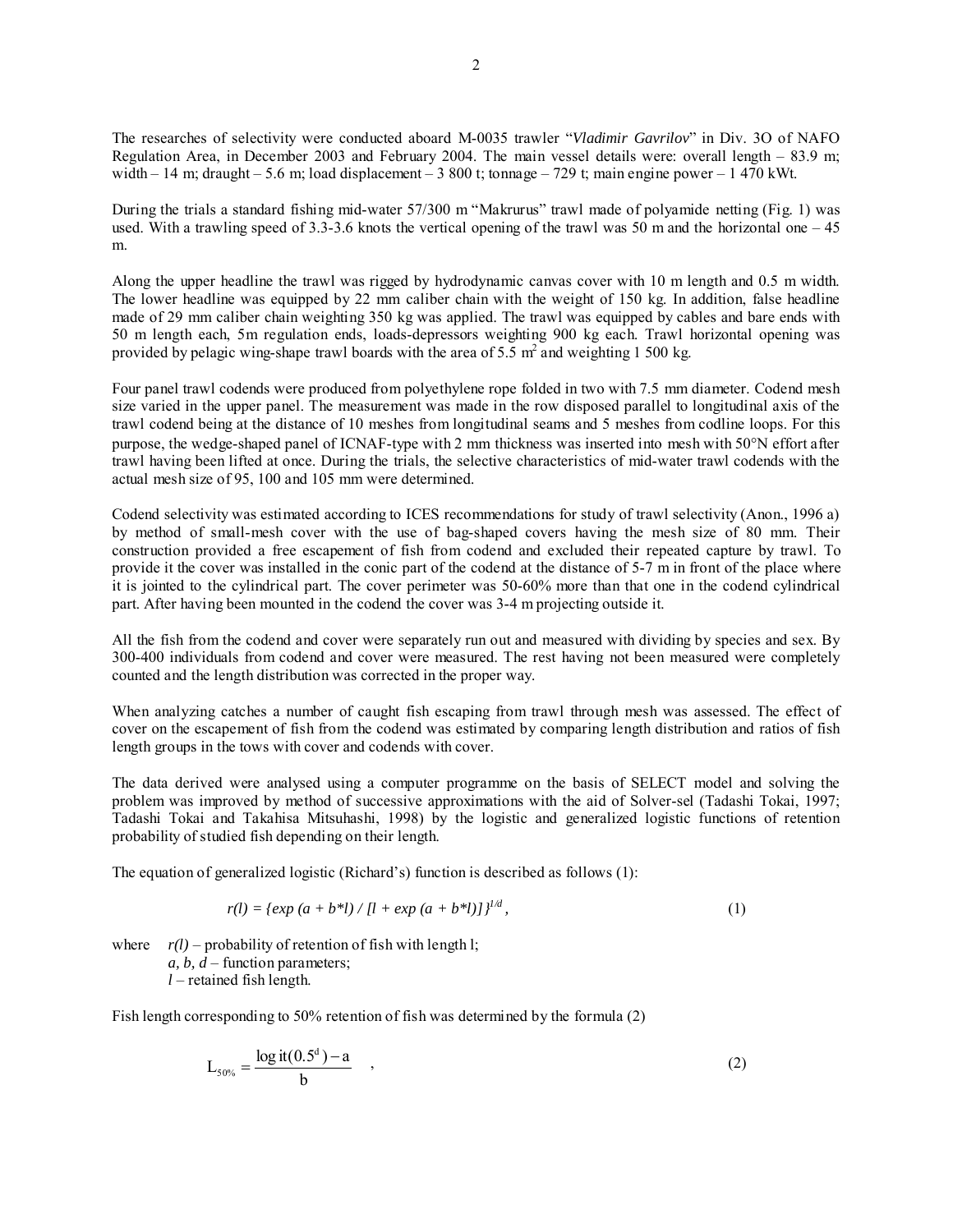Selectivity range was calculated by formula (3)

$$
SR = L_{75\%} - L_{25\%} = \frac{\log \text{it}(0, 75^d) - \log \text{it}(0, 25^d)}{b} \tag{3}
$$

where  $L_{75\%}$  and  $L_{25\%}$  are fish length corresponding to 75% and 25% retention.

The required estimates were obtained by minimizing likelihood function (AIC). Further, all the calculations were made using parameters obtained for generalized logistic and logistic functions having less (by value) estimate function criterion (AIC).

Selectivity coefficient  $K_S$  was calculated by the formula (4)

$$
Ks = \frac{L_{50\%}}{B} \tag{4}
$$

where B – the inner size of trawl codend mesh.

Standard errors of selectivity parameters were determined applying computer programme "STATISTICA", by methods used in mathematical statistics.

The weight of catch was calculated by PINRO's mean long-term data on the dependence of each redfish individual on length and the number of fish caught by each codend with different mesh by the formula (5):

$$
\sum_{1}^{n} P_{2i} = \sum_{i=1}^{n} N_{1i} \frac{S_{2i}}{S_{1i}} M_i,
$$
\n(5)

where  $P_{2i}$  - catch weight of i-size group by a new mesh;

 $N_{1i}$ ,  $N_{2i}$  - catch of i-size group by old and new mesh, respectively;

 $M_i$  - weight of one fish from i-size group;

 $S_{2i}$  and  $S_{1i}$  - selectivity of trawls with new and old mesh for fish from i-size group.

Selectivity parameters of trawl codend with 100 mm mesh were taken starting from the results of considered investigations and with 130 mm mesh –from the published data on selectivity research in Div. 3N (Lisovsky *et al*., 1995). The comparison of data on 130 mm mesh selectivity in Div. 3L and 100 mm mesh in Div. 3O, in our opinion, is rightful, since the average length of fish in harvested aggregations was the same and made up 24.8 cm; 25.2 cm, respectively.

The catch corresponding to new 130 mm mesh size was calculated by the ratio of selectivity coefficients for this mesh size and 100 mm mesh for each size group of fish.

To estimate the long-term effect from the new mesh introduction ASC (analysis of selective cohorts) method was used (Blinov, 1981).

Structural and age (length composition) composition of catch by trawl with 100 mm mesh was obtained as a result of Russian experimental works to estimate selectivity and given as 100 000 individuals. In calculations used was a length-age key for redfish from Div. 3O (Vaskov, 2004).

Taking into consideration that the occurrence frequency of fish from every age group in the catch corresponds to the probability of catching it by trawl with given mesh, to some rate of certainty, it was conditionally taken as corresponding to fishing mortality F. In our case, the bulk of catch with 100 mm mesh and, respectively, fishing mortality relates to fish aged 7-10 amounts to  $F_{7-10} = 0.2152$ .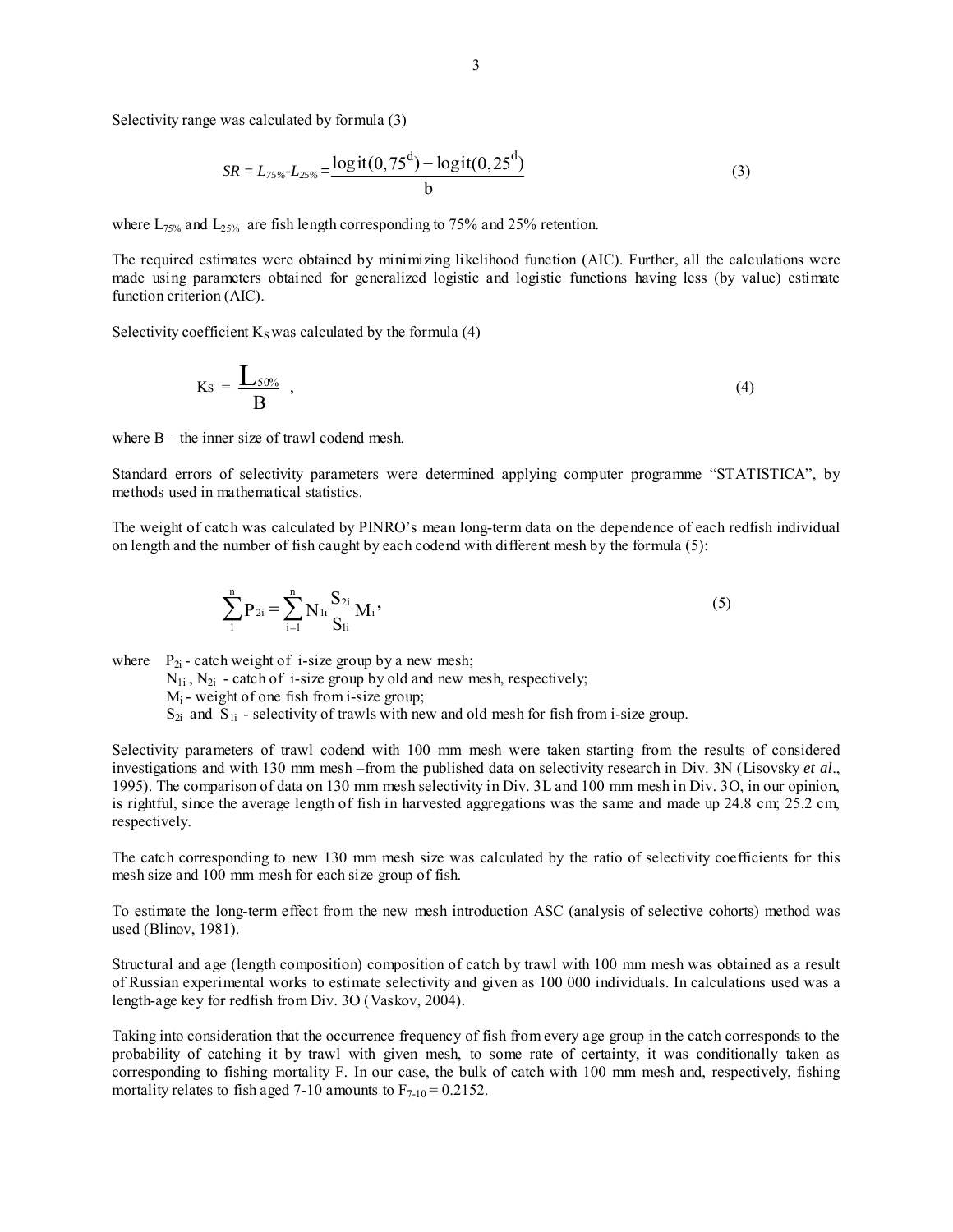The initial fishing mortality F for each size group when fishing it by a new 130 mm mesh was estimated by ratio of its and 100 mm mesh selectivity coefficients. In further calculations of the long-term effect from introduction of a new mesh, the derived initial fishing mortality F, under the new 130 mm mesh, was gradually increased to its value equaled to F under 100 mm mesh.

When calculating the abundance of fish caught in each age group the modified equation (6) of Beverton-Holt (Blinov, 1981) was used:

$$
Ci = Ni_{\text{nat bal}} (1 - e^{-F}), \qquad (6)
$$

Where Ni <sub>nat bal</sub> - number of fish from i-age group in the previous fishing period.

The abundance of fish having escaped through mesh in the first year of fishery was calculated using the equation (7) (Blinov, 1981)

$$
N(i)_{nat\,bal} = e^{-M} \, Nir \tag{7}
$$

where  $M$  – natural mortality taken to be equal to 0.1 for fish from every age group;

Nir - number of fish having escaped through mesh after the first year of fishing with a new mesh.

In the following years of fishery, the abundance of fish having escaped through mesh was calculated by the formula (8):

$$
N(i+1)_{bal} = Nir e^{-(M+Fi)} \t\t(8)
$$

where F<sub>i</sub> - fishing mortality of i-age group in fishing with a new mesh size.

Losses of the first year were calculated by the formula (9)

$$
\mathbf{W}_{\text{los}} = \sum_{i=10}^{j=1} \text{WiNir} , \qquad (9)
$$

where Wi - weight of one individual of i-age group calculated by Bertalanfy equation. Equation parameters were chosen using the length-age key for redfish species from Div.3O in NAFO Regulation Area (Vaskov, 2004).

A relative effect from new mesh introduction was determined by the formula (10), by means of calculating the ratio of difference between the sum of catches, fish having escaped through it in the first year of fishery, in the following years and annual losses for catch by trawl with an old mesh (Blinov, 1981).

$$
P = \frac{\sum_{i=2}^{i=18} Ci - Wlos}{Vst}
$$
 (10)

Where  $P - a$  relative effect from new mesh introduction; Vst - catch by trawls with an old mesh.

#### **Results**

**Research on selectivity of trawl codends with 100 mm mesh size** were conducted at 500-600 m depths, in February 2004. The data on tows are given in Table 1 and the results of mesh inner size measurements – in Table 2. The average mesh size of codend was equal to 99.7 mm. The duration of tows amounted to 1.0-6.7 h; and speed – to 3.0-3.2 knots. The catch by trawl codend changed from 0.1t to 0.8 t, by cover – from 0.1t to 0.5 t. By-catch of the other fish species did not exceed 1-3%.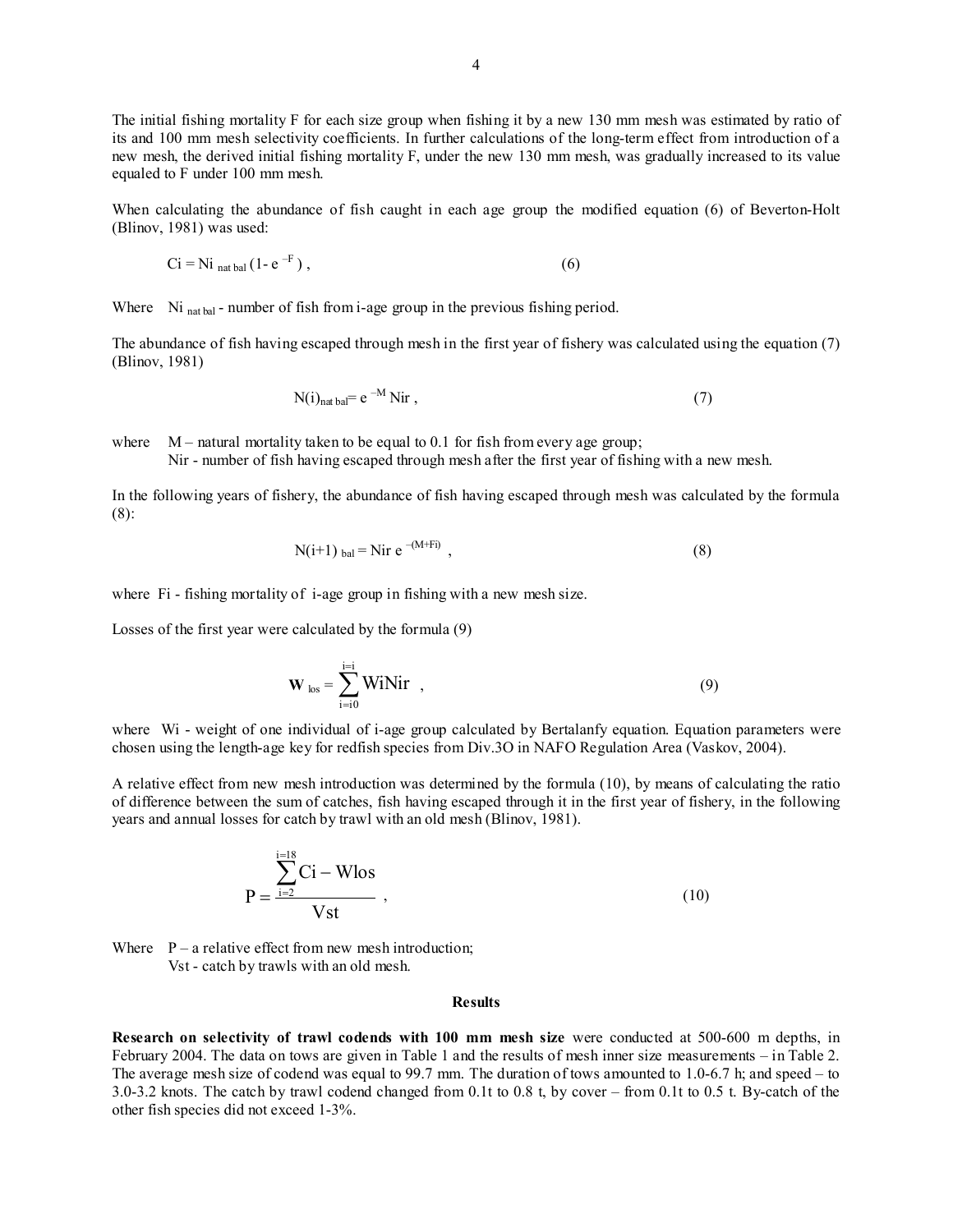During researches, the redfishes 16-42 cm in length with the mean length of 25.2 cm were fished. The mean length of males was 24.1 cm; of females  $-26.3$  cm (Fig.2a).

The catch by codend was represented by individuals with the average length of 26.9 cm including males 25.5 cm in length and females as long as 28.0 cm. In the catcher, fish were somewhat smaller, than in the codend: mean length was 23.8 cm, under 23.3 cm for males and 24.4 cm for females. Sex ratio in catches by codend was 7:10 and in  $concentrations - 14:10$ 

Selectivity plots calculated by logistic and generalized logistic functions with dividing by sex are shown in Fig. 26 and selectivity parameters – in Table 3. Selectivity of males is more reliably characterized by Richard's function and that one of females – by the logistic function. As the given data show, the male length corresponding to 50% retention  $L_{50\%}$  and selectivity coefficient K<sub>S</sub> are less, than for females. So, the length of males was  $25.8 \pm 0.2$  and of females –  $26.5 \pm 0.1$  cm and the selectivity – 2.6 and 2.7, respectively. Without dividing by sex it was  $26.1 \pm 0.1$  cm and selectivity coefficient – 2.6. Selectivity ranges S.R. for males and females did not reliably differ and amounted to  $3.6 \pm 0.2$  cm.

The analysis of the results from experimental tows indicated that the trawl codend with 100 mm mesh size only retains 44% of redfish by abundance.

**Investigations into selectivity of codend with 105 mm mesh size** were carried out at 480-550 m depths, in February 2004. The trawl towing speed was from 2.8 to 3.2 knots. The tows lasted from 1.7 to 3.5 hours. The average size of codend mesh was 105.8 mm.

Table 1 presents the main data on trawlings and the results of codend mesh inner size measurement are given in Table 2.

In the period of research, fished were redfish 18-42 cm in length with the average one of 26.1 cm including males with mode 20-25 cm group, average length of 24.6 cm and females with 25-30 cm mode group and the average length of 27.3 cm (Fig. 3a). The catches by the cover varied from 0.3 to 0.5 t and by the codend – from 0.2 to 1.1 t. Codend retained 51.4% of redfish catch by abundance. Sex ratio was, approximately, 13:10. By-catch of regulated fish species did not exceed 1-3%.

Mean size of redfish males in the catch by codend was 26.1 cm, that one of females  $-28.6$  cm; by cover  $-23.5$  cm and 25.3 cm, respectively and without dividing by sex: in the codend  $-27.8$  cm; in the catcher  $-24.3$  cm (Fig. 3a). Sex ratio in catches by trawl codend was, approximately, 2:1.

Selectivity indices for males and females of redfish insignificantly differed (Fig. 36 and Table 3).

Indeed, the length of redfish males retained by 50% amounted to  $25.8 \pm 0.2$  cm and of females – to  $26.5 \pm 0.2$  cm. Selectivity range did not differ reliably and was within the values conditioned by 0.95 confidence probability. So, it was  $5.4 \pm 0.5$  cm for males and  $4.9 \pm 0.3$  cm for females.

Selectivity coefficients for males and females were insignificantly different and made up 2.4 and 2.5, respectively.

**Research on selectivity of codends with the mesh size of 95 mm** were carried out at 400-460 m depths, in December 2003. The mean mesh size of codend equaled to 96.1 mm (Table 2). In the codend catch by weight fluctuated from 2.5 to 3.1 t; in the cover – from 1.3 to 1.7 t. In all, 2 check tows were made.

In the period of investigations, redfish 17-42 cm in length were fished. The mean length of caught males was 24.8 cm, of females – 26.8 cm and without dividing by  $sex - 26.3$  cm (Fig.4a). The results of selectivity estimation, parameters characterizing it, standard error and estimation criteria of function type (logistic or generalized logistic) are presented in Fig. 4 and Table 3.

The analysis of data obtained shows that the trawl codend selectivity in relation to redfish males and females is different. The analysis of estimation criterion value for both functions (logistic and Richard's) indicated that for redfish (without dividing by sex) it was optimal for Richard's function in all the cases.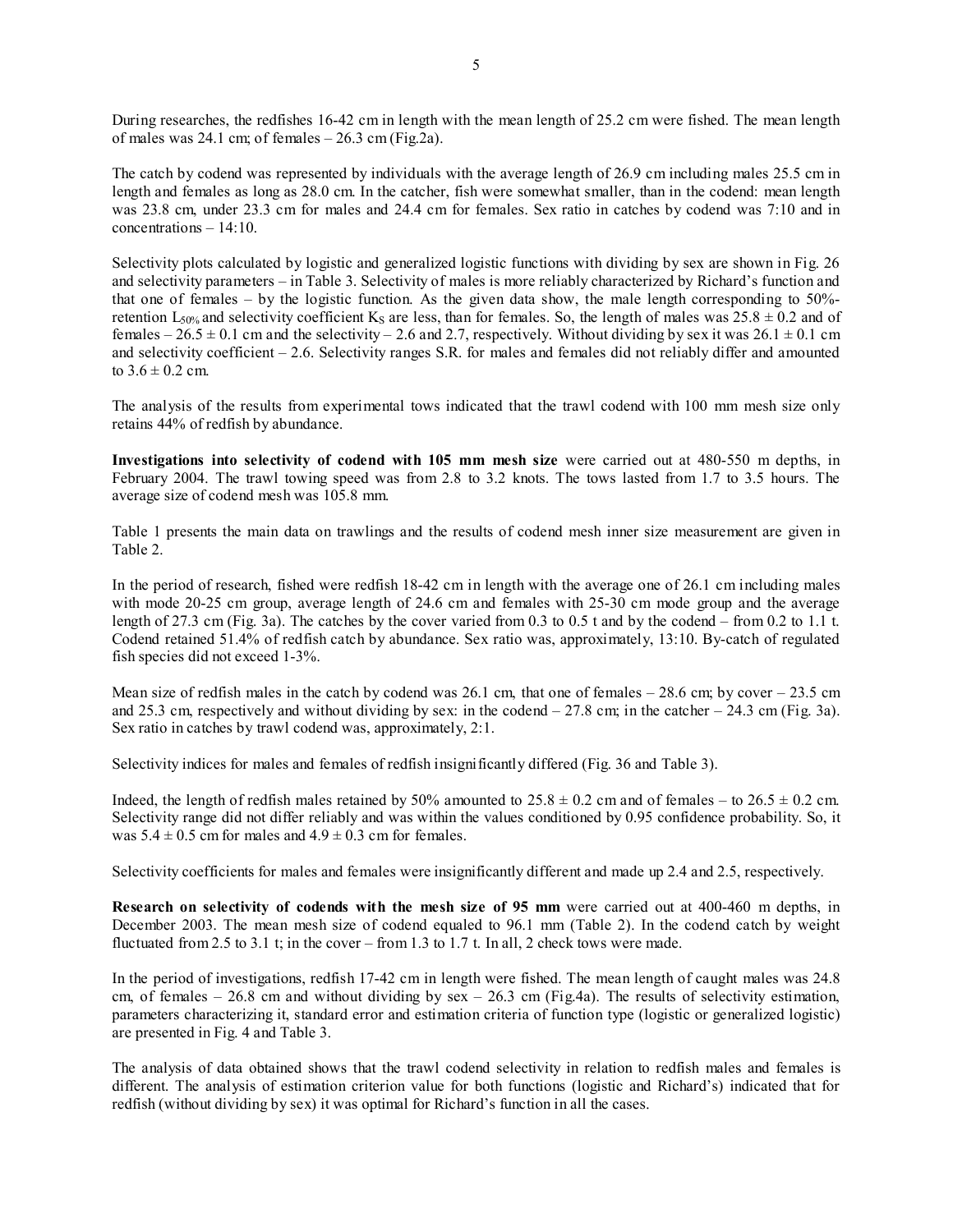Selectivity coefficient (for males and females) by Richard's function for codend with 96.1 mm mesh size was 2.7; fish length corresponding to 50% retention – 26.6 cm, selectivity range – 5.4  $\pm$  0.3 cm.

Since only 2 valid tows were made the obtained data should be considered as preliminary.

The calculations of possible instantaneous losses of catch when changing the mesh size from 100 to 130 mm show that catch may decrease in almost 4 times (Table 4).

Also, according to calculations, with changing the mesh size from 100 mm to 130 mm there will be no long-term profits for fishery. With the primary (instantaneous) losses, as a result of mesh enlargement, 75% of catch will be lost, and in the nearest 9-18 years the losses will change from 66 to 42% under fishing mortality of 0.04-0.22 (Fig. 5).

### **Discussion**

In Div.3O, the fishing of, primarily, two redfish species *S. mentella* and *S. fasciatus* was carried out. *S. fasciatus* made up the bulk of catch (to 85%) (Vaskov, 2004). This species is characterized by less length and earlier maturation, than *S .mentella* (Vaskov, 2005).

The analysis of obtained data shows that trawl codend selectivity in relation to males and females insignificantly differs. Actually, when using the mesh size of 100 mm selectivity coefficients amounted to 2.6 and 2.7; in applying that one of 105 mm they were 2.4 and 2.5 for males and females, respectively. Selectivity ranges were not different for certain. With 100 mm mesh they equaled to  $3.6 \pm 0.2$  for males and females; with 105 mm mesh size they were  $5.4 \pm 0.5$  and  $4.9 \pm 0.3$  for males and females, respectively. The length of males and females retained by 50% insignificantly differed. So, under 100 mm mesh it was  $25.8 \pm 0.2$  cm for males and  $26.5 \pm 0.2$  cm for females; under that one of 105 mm the length was  $25.8 \pm 0.2$  cm and  $26.5 \pm 0.2$  cm, respectively, that allows us to use data on selectivity of trawl codends in relation to redfish species from Div. 3O without dividing by sex.

As it was noticed before (Lisovsky, 2001), the most reliable results may be obtained when estimating selectivity with the use of the bag-shaped cover. The analysis of the results from selectivity research by this method in NAFO Regulation Area showed that our data insignificantly differed from those ones having obtained before (Table 5). Indeed, according to our data, the selectivity coefficient amounted to 2.6 and, in compliance with the others it varied from 2.4 to 3.1. Selectivity range 4.1-5.5 cm is also within the values obtained by different scientists (Table 5). Fish length corresponding to 50% retention was  $26.1 \pm 0.1$  cm for 100 mm mesh and 34.6 cm for 130 mm mesh.

Fish escape from the trawl codend with 100-105 mm mesh was, according to our data, 48-55% and from that one with the mesh size of 120-132 mm, in accordance with the data of the other scientists, reached 72-90% (Table 5). Fish with the same length as those ones retained by the trawl codend escaped from the trawl codends with 88-132 mm mesh size.

The calculations of fishery profits and losses made in the present paper (Fig. 5) and by the other authors (1983; Lisovsky *et al*., 1995; Lisovsky, 1997, 2001) show that the enlargement of mesh from 100 to 130 mm in the harvesting of redfish has not led to a positive result. The annual catches taken during 15-20 years and more after 130 mm mesh put into effect have been remaining to be lower than those obtained by 100 mm mesh and do not compensate the losses appeared as a result of mesh size increase.

The change-over to fishing of redfish in Div. 3O using the mesh size, at least, of more than 100 mm died in result in the diminution of fishing efficiency in almost 4 times. Realizing TAC will require considerable increase in fishing effort that will lead to their repeated many times fishing and, consequently, the escapement through mesh and possible traumatic death of fish having escaped from the trawl codend when lifting trawl as a result of abrupt change of hydrostatic pressure (Konstantinov, 1981; Konstantinov *et al*., 1983; Lisovsky, 1997 and 2001). Russian research in the Barents Sea conducted earlier (SCR Doc. 95/25) showed that 18-30% of the redfish died in result in this reason only (Lisovsky *et al*., 1995).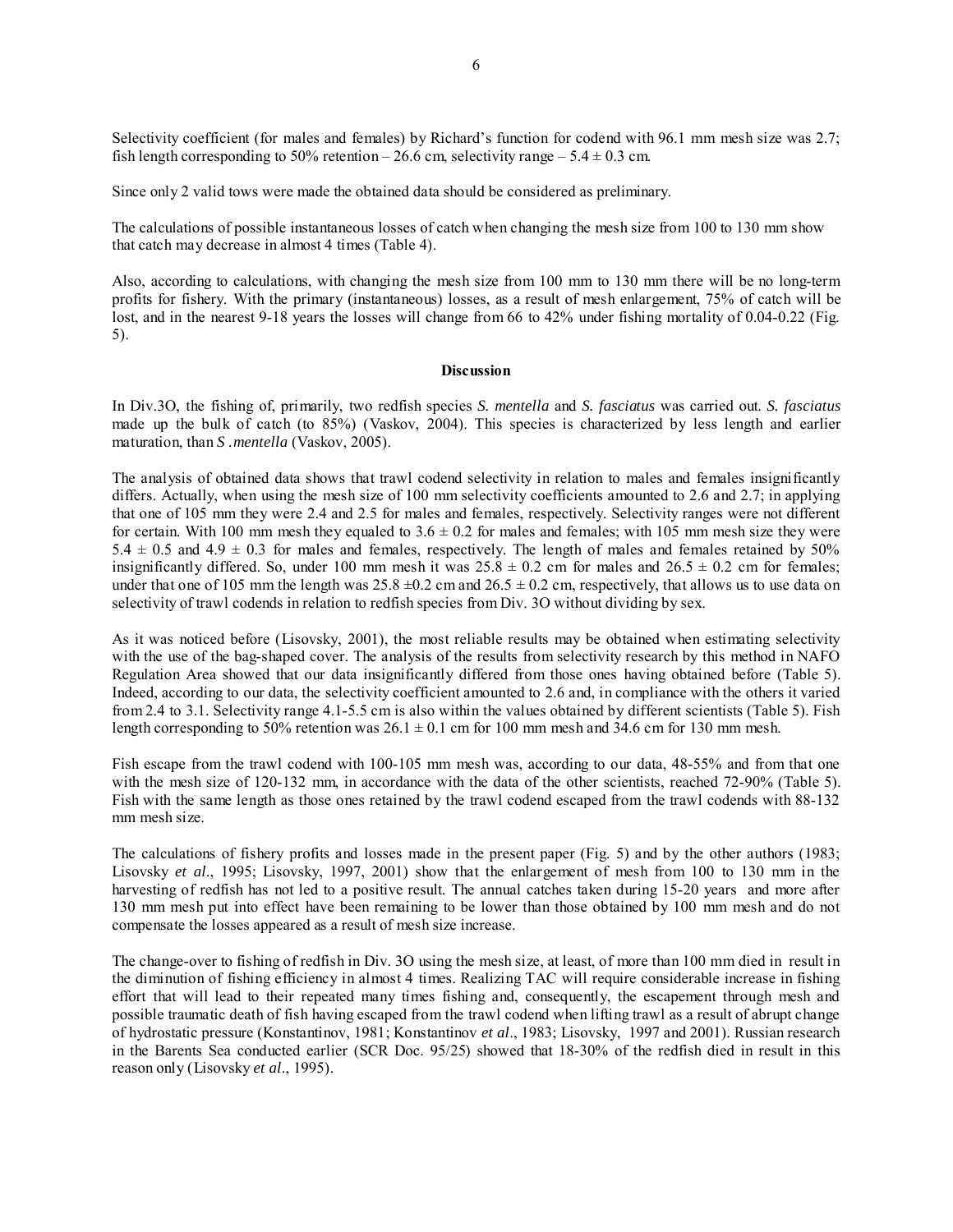Therefore, having arrived at a decision on the change-over to redfish harvesting by trawls with 130 mm mesh was unjustified.

As it was mentioned above, redfish *S. fasciatus* predominated in Div. 3O. In Divs. 3LMN, its percentage in the catches reduces and here the redfish *S. mentella* prevail. And so, redfish harvesting by trawls with 100 mm mesh will not have a significant influence on structure of other commercial stocks of redfish in NAFO Regulation Area.

In 1996 at NAFO Scientific Council meeting the recommendation on diminishing mesh size in redfish fishery in Div. 3LN was already adopted (ANON., 1997). The Joint Fisheries Commission agreed with it as well as approved the proposal on experimental fishing of redfish by trawls with minimal 90 mm mesh size (ANON., 1996b). However the decision on experimental fishing has not been realized.

### **Conclusion**

In Div. 3O, where *S. fasciatus* prevails (to 85%) redfish species are harvested.

In the fishery of redfish species in Div. 3O it is expedient to decrease the mesh size, at least, to 100 mm. Actual catch losses entailed by the use of 130 mm mesh size cannot be compensated by potential long-time benefits for the fishery due to larger sizes of the redfish caught Fishing by trawls with 130 mm mesh does not lead to the long-term profits.

Diminishing mesh size, at least, to 100 mm in Div. 3O will have no influence on the stock status of other redfish species, since here *S. fasciatus* predominates in the catches.

### **References**

ANON., 2005. Conservation and Enforcement Measures. Doc. NAFO/FC, Doc. 05/1, Serial No 5070, 78 p.

- ANON., 1996a. Manual of methods of measuring the selectivity of towed fishing gears. 1996. ICES Coop. Rep. № 215,216 pp.
- ANON. ,1996b. Conservation and Enforcement Measures 1996. NAFO/FC, Doc. 96/9, Serial No 2796, 1 p.
- ANON., 1997. Scientific Council Report 1996. Dartmouth, Nova Scotia, p.
- BLINOV, V. 1981. Method of Estimating the Effect on Trawl Catches of Changes in Trawl Selectivity. NAFO SCR Doc. 81/VI/58, Serial No. 342, 14 p.
- DE CARDENAS, E, A. AVILLA DE MELLA, S. IGLESIAS and F. SAROBIDO. 1995. Selectivity of 130 mm Mesh Size in Deep Sea Bottom Trawl Fishery. NAFO SCR Doc.95/97, Serial No. 2558, 7 pp.
- GORCHINSKY, K.V., S.F. LISOVSKY and M.K. SADOKHIN 1993. Selectivity of Bottom Trawls During The Fishery For Redfish on the Flemish Cap Bank. NAFO SCR Doc.93/100, Serial № 2293, 8 p.
- KONSTANTINOV, K.G.1972. On some problems of selectivity of a commercial trawl. NAFO SCR Doc.81/VI/72, Serial No 357, 8 p.
- KONSTANTINOV, K.G.,V.G. KOVALENKO**,**L.S. LUGOVAYA**,** E.G. LUKMANOV**,** K.N. NIKESHIN, V.L. TRETYAK. 1983. Data for substantion of the trawl bag mesh size used during the specialized redfish (*Sebastes mentella*) fishery. ICES C.M., B:13, 42 p.
- LISOVSKY, S.F. 1997. PINRO investigation on selectivity of trawl codends with different mesh size in relation to deepwater redfish. In: "Gear Selection and Sampling Gear: (Processing of the seventh IMR – PINRO Symposium Murmansk, 23-24 June 1997)". PINRO Press, Murmansk, p. 93-102.
- LISOVSKY, S.F. 2001. On optimal Mesh Size When Fishing Redfish in the Atlantic. NAFO SCR Doc. 01/21, Serial No. 4389, 16 p.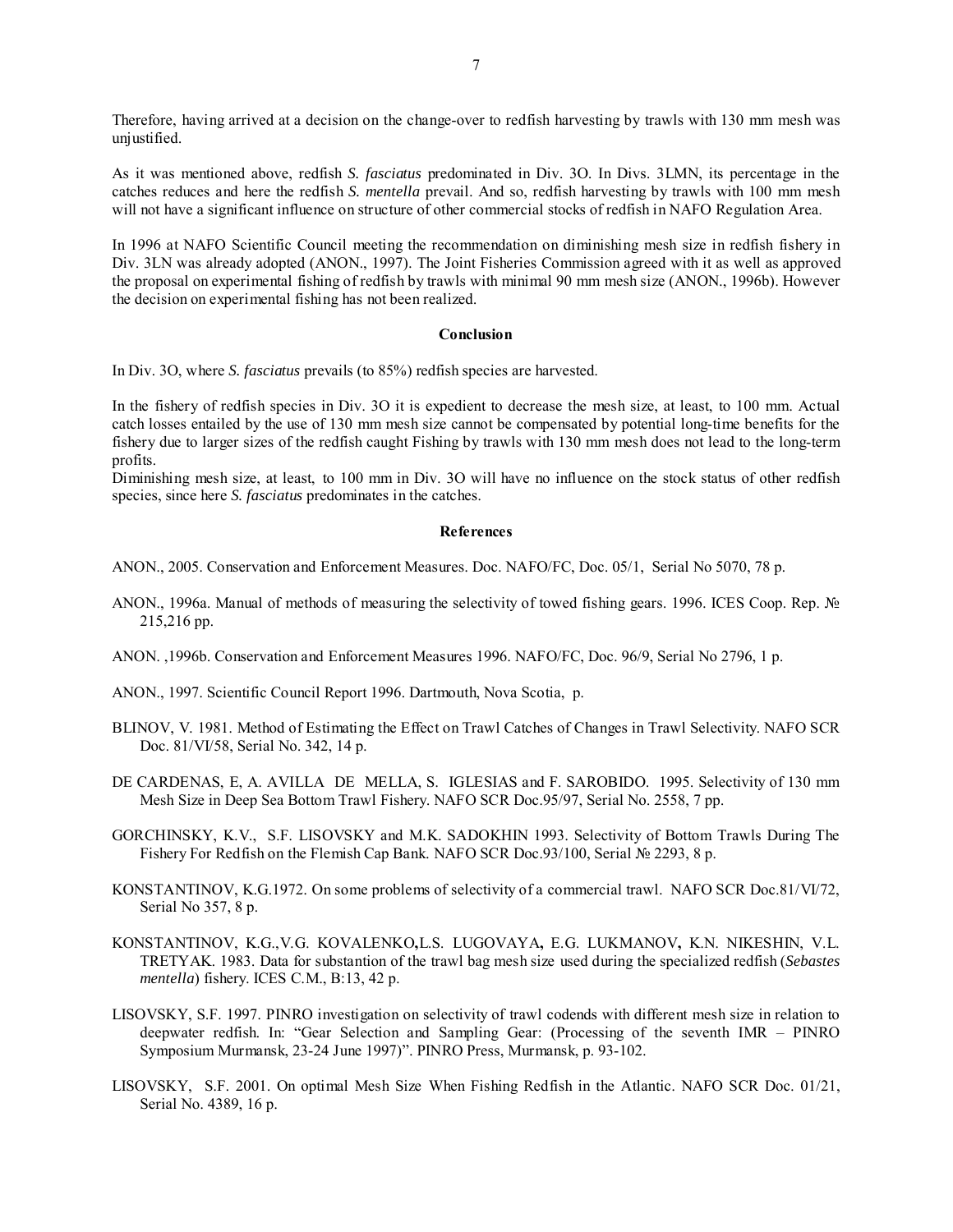- LISOVSKY, S. F., V.L.TRETJAK, V.M.KISELEVA and S.M. 1995. On Minimum Mesh size During Deepwater Redfish Fishery with Mid-water Trawl in NAFO Division 3NO. NAFO SCR Doc. 95/25, Serial No 2533, 9 p.
- NIKESHIN, K.N., V.G. KOVALENKO and A.S. GORSHKOVA.1983. Some Parameters of Bottom Trawl Selective Characteristics from Data of Instrumental Observations Carried Out Relative to Baked Redfish, Greenland Halibut, American Place, Yellowtail Flounder and Roundnose Grenadier in the Fishing Areas of the Northwest Atlantic. NAFO SCR Doc 83/IX/84, Serial No. 750, 14 pp.
- NIKESHIN, K.N., V.G. KOVALENKO, Yu.A. KONDRATYUK and A.S. GORSHKOVA. 1981. Selectivity of Botton and Midwater Trawl Codens when Fishing for Deepwater Redfish in the Northwest Atlantic. NAFO SCR Doc. 81/IX/87, Serial No 380, 17 p.
- TADASHI TOKAI.1997. Maximum likelihood parameter estimates of a mesh selectivity logistic model through SOLVER on MS-Excel. Bull. Jpn. Fish. Oceanogra., Vol.61, No. 3, р. 288-298.
- TADASHI TOKAI and TAKAHISA MITSUHASHI..1998. SELECT model for estimating selectivity curve from comparative fishing experiments. Bull. Jpn.Fish.Oceanogra., Vol.62, No.3, р. 235-247.
- VALDES, E. and E.I. FRAXEDAS. 1981. Redfish selectivity study on Flemish Cap, May 1981. NAFO, SCR Doc. 81/VI/44, 11 p.
- VASKOV. A.A. 2004. On the Issue of Redfish management in Division 3O. NAFO SCR Doc. 04/8, Serial No. N4953, 13 p.

|                   |             | <b>TIME</b><br><b>START</b> | <b>START</b>            | <b>POSITION</b>         | COURSE, | <b>TOW</b><br>DURATION,<br>H:MIN | <b>DEPTH</b><br>M | <b>SPEED</b><br>KN. | CATCH, KG     |              | <b>RED</b>                   |
|-------------------|-------------|-----------------------------|-------------------------|-------------------------|---------|----------------------------------|-------------------|---------------------|---------------|--------------|------------------------------|
| NO                | <b>DATE</b> |                             | N<br>DEG,<br><b>MIN</b> | W<br>DEG.<br><b>MIN</b> | DEG.    |                                  |                   |                     | <b>CODEND</b> | <b>COVER</b> | <b>FISH</b><br>$\frac{0}{0}$ |
| MESH SIZE 99,7 mm |             |                             |                         |                         |         |                                  |                   |                     |               |              |                              |
| 1                 | 04.02       | 05:10                       | 43°23'1                 | 51°44'7                 | 120     | 4:10                             | 600               | 3,0                 | 114           | 140          | 98                           |
| 2                 | 05.02       | 18:30                       | 43°10'7                 | 51°23'3                 | 110     | 5:30                             | 550               | 3,0                 | 106           | 96           | 97                           |
| 3                 | 06.02       | 07:40                       | $43^{\circ}11'5$        | 51°24'6                 | 170     | 3:50                             | 540               | 3,2                 | 297           | 416          | 98                           |
| 4                 | 07.02       | 05:10                       | 43°19'1                 | 51°39'0                 | 130     | 4:50                             | 550               | 3,2                 | 119           | 167          | 98                           |
| 5                 | 08.02       | 10:30                       | 43°07'5                 | 51°23'7                 | 100     | 4:30                             | 550               | 3,0                 | 528           | 288          | 99                           |
| 6                 | 09.02       | 00:00                       | 43°08'8                 | 51°22'2                 | 100     | 1:00                             | 550               | 3,0                 | 96            | 256          | 99                           |
| 7                 | 10.02       | 20:20                       | 43°14'7                 | 51°27'2                 | 140     | 3:40                             | 500               | 3,1                 | 373           | 436          | 98                           |
| 8                 | 11.02       | 01:10                       | $43^{\circ}04'5$        | $51^{\circ}18'5$        | 330     | 3:20                             | 530               | 3,3                 | 330           | 404          | 98                           |
| 9                 | 13.02       | 07:30                       | 43°07'1                 | 51°22'0                 | 150     | 6:40                             | 530               | 3,0                 | 482           | 736          | 99                           |
| 10                | 14.02       | 07:20                       | 43°09'1                 | 51°21'8                 | 330     | 2:00                             | 520               | 3,0                 | 297           | 482          | 99                           |
|                   |             |                             |                         |                         |         | MESH SIZE 105,8 mm               |                   |                     |               |              |                              |
| 1                 | 19.02       | 12:50                       | 43°08'0                 | $51^{\circ}12'0$        | 280     | 1:40                             | 550               | 3,2                 | 532           | 436          | 99                           |
| 2                 | 20.02       | 20:30                       | 43°06'7                 | $51^{\circ}17'4$        | 110     | 3:30                             | 480               | 2,8                 | 330           | 198          | 98                           |
| 3                 | 21.02       | 01:20                       | 43°07'1                 | $51^{\circ}07'5$        | 260     | 2:40                             | 500               | 2,8                 | 272           | 172          | 97                           |
| 4                 | 21.02       | 05:20                       | 43°06'6                 | 51°22'0                 | 90      | 3:10                             | 510               | 3,2                 | 520           | 1157         | 99                           |
| 5                 | 21.02       | 11:20                       | 43°06'5                 | 51°20'6                 | 90      | 2:40                             | 530               | 3,3                 | 396           | 664          | 99                           |
| MESH SIZE 96,1 mm |             |                             |                         |                         |         |                                  |                   |                     |               |              |                              |
| 1                 | 01,12       | $09-00$                     | 43°23′0                 | 51°43'0                 | 120     | $4 - 00$                         | 400               | 3,4                 | 1354          | 3081         | 99                           |
| 2                 | 02.12       | 09-00                       | 43°22'9                 | 51°43'7                 | 136     | $5 - 00$                         | 460               | 3,3                 | 1680          | 2520         | 99                           |

TABLE 1. Main characteristics of tows when determining selectivity of trawl codends with different mesh size for Redfish in Div.3О, NAFO Regulatory Area, 2003-04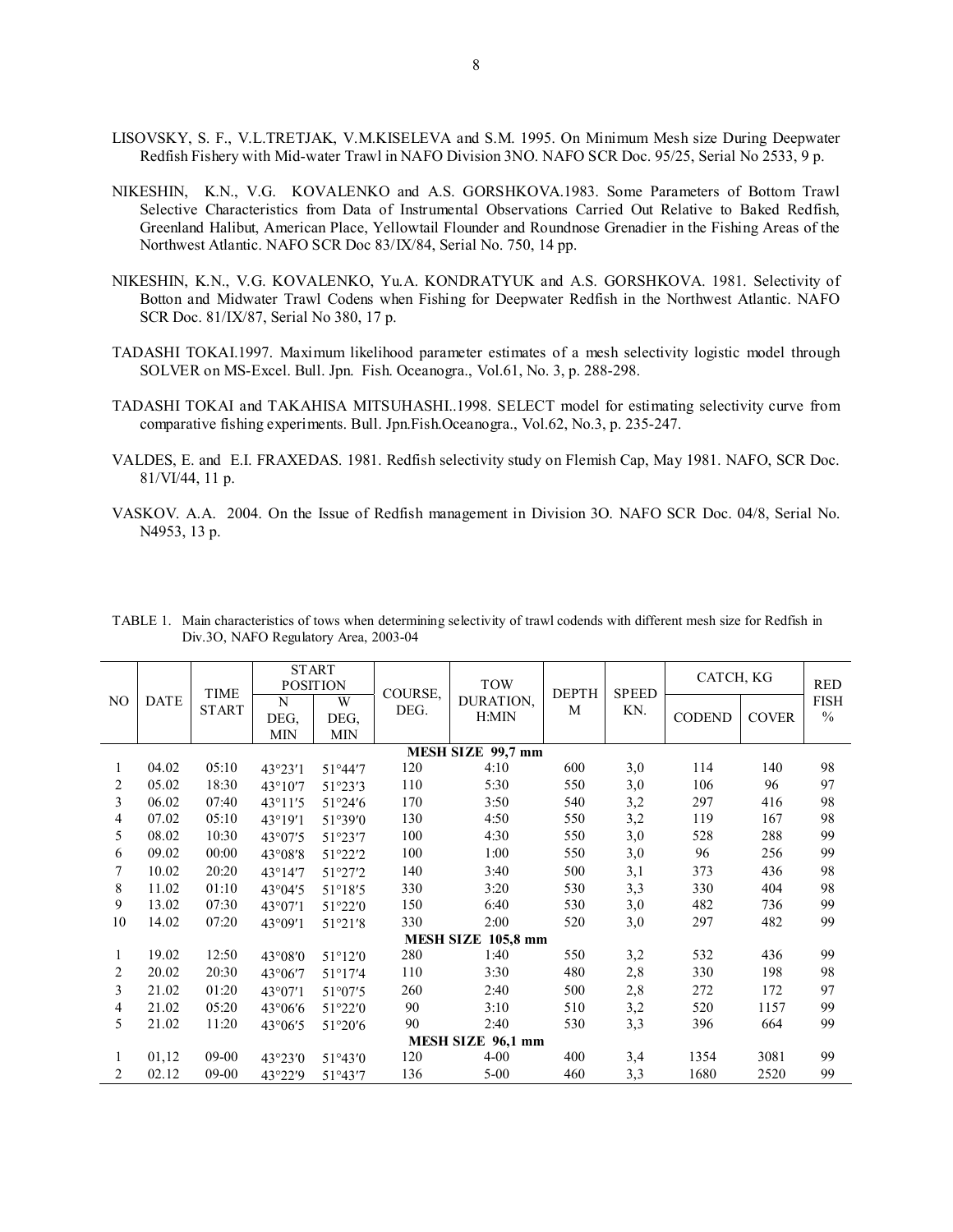| NO.                        | AT THE<br><b>BEGINNING</b><br>OF TRIALS | AT THE END<br>OF TRIALS | NO.       | <b>AT THE</b><br><b>BEGINNING</b><br>OF TRIALS | AT THE END<br>OF TRIALS |  |  |  |  |
|----------------------------|-----------------------------------------|-------------------------|-----------|------------------------------------------------|-------------------------|--|--|--|--|
| normative mesh size 100 MM |                                         |                         |           |                                                |                         |  |  |  |  |
| $\mathbf{1}$               | 102                                     | 101                     | 11        | 100                                            | 104                     |  |  |  |  |
| $\overline{c}$             | 104                                     | 98                      | 12        | 100                                            | 94                      |  |  |  |  |
| 3                          | 97                                      | 100                     | 13        | 99                                             | 102                     |  |  |  |  |
| 4                          | 94                                      | 99                      | 14        | 99                                             | 100                     |  |  |  |  |
| 5                          | 96                                      | 100                     | 15        | 97                                             | 100                     |  |  |  |  |
| 6                          | 106                                     | 98                      | 16<br>100 |                                                | 98                      |  |  |  |  |
| $\overline{7}$             | 96                                      | 100                     | 17        | 100                                            | 100                     |  |  |  |  |
| 8                          | 100                                     | 102                     | 18        | 98                                             | 102                     |  |  |  |  |
| 9                          | 101                                     | 102                     | 19        | 102                                            | 102                     |  |  |  |  |
| 10                         | 97                                      | 96                      | $20\,$    | 101                                            | 100                     |  |  |  |  |
|                            | AVERAGE MESH SIZE                       |                         |           | 99,5                                           | 99,9                    |  |  |  |  |
|                            |                                         |                         |           | 99,7                                           |                         |  |  |  |  |
|                            | normative mesh size 105 MM              |                         |           |                                                |                         |  |  |  |  |
| 1                          | 105                                     | 105                     | 11        | 104                                            | 104                     |  |  |  |  |
| $\overline{c}$             | 104                                     | 103                     | 12        | 104                                            | 104                     |  |  |  |  |
| 3                          | 110                                     | 109                     | 13        | 110                                            | 111                     |  |  |  |  |
| 4                          | 103                                     | 104                     | 14        | 103                                            | 105                     |  |  |  |  |
| 5                          | 104                                     | 101                     | 15        | 105                                            | 101                     |  |  |  |  |
| 6                          | 110                                     | 111                     | 16        | 109                                            | 111                     |  |  |  |  |
| $\sqrt{ }$                 | 104                                     | 111                     | 17        | 106                                            | 110                     |  |  |  |  |
| 8                          | 104                                     | 107                     | 18        | 105                                            | 108                     |  |  |  |  |
| 9                          | 106                                     | 101                     | 19        | 104                                            | 103                     |  |  |  |  |
| 10                         | 109<br>101                              |                         | 20        | 110                                            | 101                     |  |  |  |  |
|                            | AVERAGE MESH SIZE                       |                         |           | 105,6                                          | 106,0                   |  |  |  |  |
|                            |                                         |                         |           | 105,8                                          |                         |  |  |  |  |
|                            | normative mesh size 95 MM               |                         |           |                                                |                         |  |  |  |  |
| 1                          | 94                                      |                         | 11        | 94                                             |                         |  |  |  |  |
| $\overline{c}$             | 94                                      |                         | 12        | 96                                             |                         |  |  |  |  |
| 3                          | 102                                     |                         | 13        | 94                                             |                         |  |  |  |  |
| 4                          | 94                                      |                         | 14        | 94                                             |                         |  |  |  |  |
| 5                          | 98                                      |                         | 15        | 102                                            |                         |  |  |  |  |
| 6                          | 96                                      |                         | 16        | 92                                             |                         |  |  |  |  |
| $\sqrt{ }$                 | 98                                      |                         | 17        | 100                                            |                         |  |  |  |  |
| 8                          | 96                                      |                         | 18        | 98                                             |                         |  |  |  |  |
| 9                          | 94                                      |                         | 19        | 94                                             |                         |  |  |  |  |
| $10\,$                     | 94                                      |                         | 20        | 98                                             |                         |  |  |  |  |
|                            | AVERAGE MESH SIZE                       | 96,1                    |           |                                                |                         |  |  |  |  |
|                            |                                         | 96,1                    |           |                                                |                         |  |  |  |  |

TABLE 2. Results of mesh measurement in codends with 95-105 mm normative mesh size in the research on Redfish selectivity in Div. 3O of NAFO Regulatory area, 2003- 04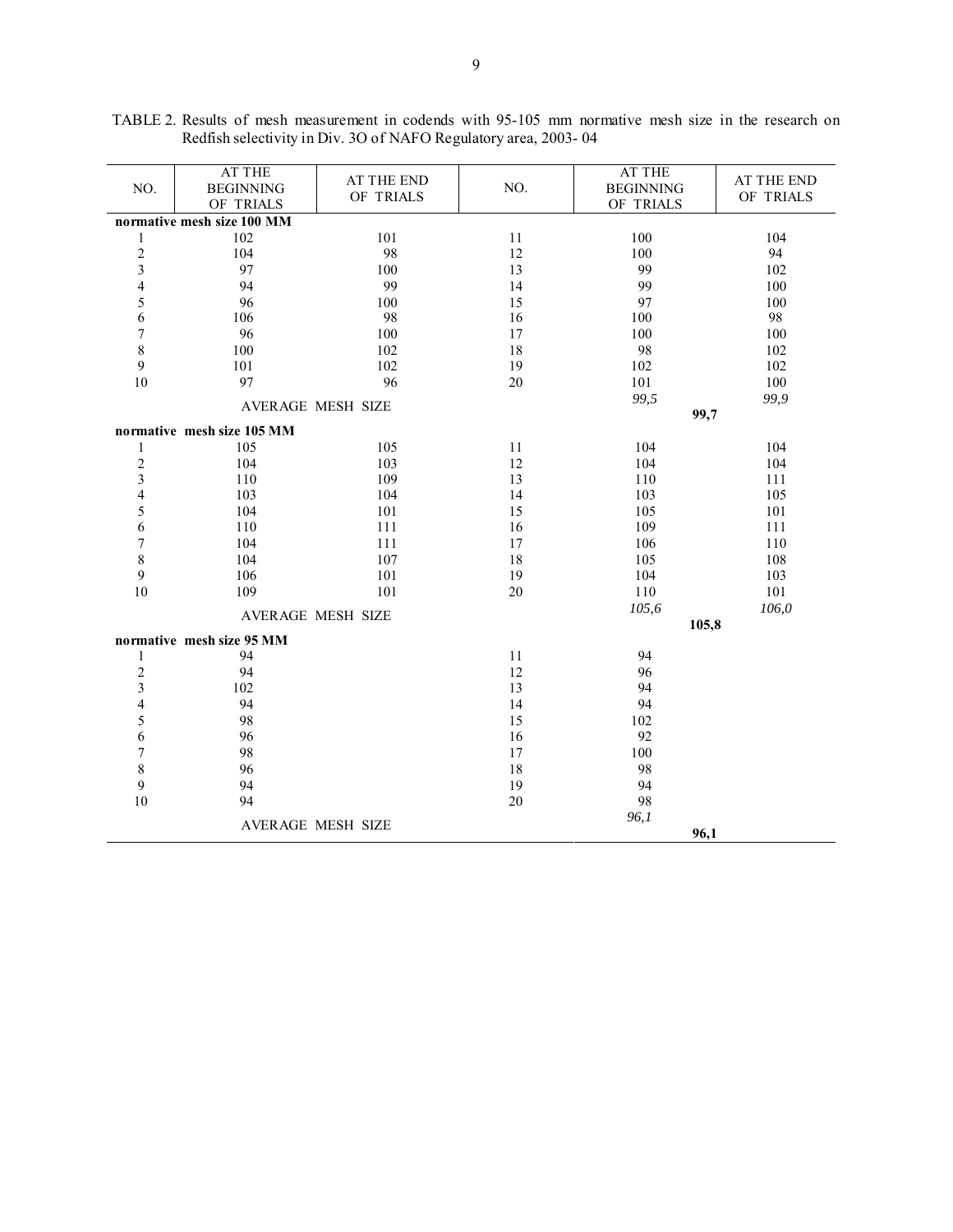|                 |                             | <b>MALES</b>       |                                 | <b>FEMALES</b>          |                                 | MALES+FEMALES      |                                 |  |  |  |  |
|-----------------|-----------------------------|--------------------|---------------------------------|-------------------------|---------------------------------|--------------------|---------------------------------|--|--|--|--|
| <b>FUNCTION</b> | <b>PARAMETER</b>            | <b>CALCULATION</b> | <b>STANDARD</b><br><b>ERROR</b> | <b>CALCULATION</b>      | <b>STANDARD</b><br><b>ERROR</b> | <b>CALCULATION</b> | <b>STANDARD</b><br><b>ERROR</b> |  |  |  |  |
|                 |                             |                    |                                 | <b>MESH SIZE 100 mm</b> |                                 |                    |                                 |  |  |  |  |
| Logistic        | $L_{50\%}$ (cm)             | 25.7               | 0.1                             | 26.5                    | 0.1                             | 26.1               | 0.1                             |  |  |  |  |
|                 | SR<br>(cm)                  | 4.0                | 0.3                             | 3.6                     | 0.2                             | 4.1                | 0.2                             |  |  |  |  |
|                 | KS<br>(cm)                  | 2.6                |                                 | 2.7                     |                                 | 2.6                |                                 |  |  |  |  |
|                 | Value of AIC:               | 40.1               |                                 | 46.5                    |                                 | 54.2               |                                 |  |  |  |  |
| Richard's       | $L_{50\%}$ (cm)             | 25.8               | 0.2                             | 26.5                    | 0.1                             | 26.2               | 0.1                             |  |  |  |  |
|                 | SR<br>(cm)                  | 3.6                | 0.2                             | 3.6                     | 0.2                             | 4.1                | 0.2                             |  |  |  |  |
|                 | KS<br>(cm)                  | 2.6                |                                 | 2.7                     |                                 | 2.6                |                                 |  |  |  |  |
|                 | Value of AIC:               | 39.6               |                                 | 48.5                    |                                 | 55.4               |                                 |  |  |  |  |
|                 | <b>MESH SIZE 105 mm</b>     |                    |                                 |                         |                                 |                    |                                 |  |  |  |  |
| Logistic        | $L_{50\%}$ (cm)             | 25.8               | 0.2                             | 26.5                    | 0.2                             | 26.2               | 0.1                             |  |  |  |  |
|                 | SR<br>(cm)                  | 5.4                | 0.5                             | 4.9                     | 0.3                             | 5.4                | 0.3                             |  |  |  |  |
|                 | KS<br>(cm)                  | 2.4                |                                 | 2.5                     |                                 | 2.6                |                                 |  |  |  |  |
|                 | Value of AIC:               | 41.1               |                                 | 64.0                    |                                 | 72.9               |                                 |  |  |  |  |
| Richard's       | $L_{50\%}$ (cm)             | 25.9               | 0.2                             | 26.5                    | 0.2                             | 26.3               | 0.1                             |  |  |  |  |
|                 | SR<br>(cm)                  | 5.5                | 0.5                             | 5.0                     | 0.3                             | 5.5                | 0.2                             |  |  |  |  |
|                 | KS<br>(cm)                  | 2.6                |                                 | 2.5                     |                                 | 2.6                |                                 |  |  |  |  |
|                 | Value of AIC:               | 42.6               |                                 | 65.3                    |                                 | 71.1               |                                 |  |  |  |  |
|                 |                             |                    |                                 |                         |                                 |                    |                                 |  |  |  |  |
| Logistic        | $L_{50\%}$ (cm)             |                    |                                 |                         |                                 | 26.2               | 0.1                             |  |  |  |  |
|                 | SR<br>(cm)                  |                    |                                 |                         |                                 | 5.0                | 0.2                             |  |  |  |  |
|                 | KS<br>(cm)                  |                    |                                 |                         |                                 | 2.7                |                                 |  |  |  |  |
|                 | Value of AIC:               |                    |                                 |                         |                                 | 94.0               |                                 |  |  |  |  |
| Richard's       | $L_{50\%}$ (cm)             |                    |                                 |                         |                                 | 26.6               | 0.5                             |  |  |  |  |
|                 | SR<br>(cm)                  |                    |                                 |                         |                                 | 5.4                | 0.3                             |  |  |  |  |
|                 | $K\hspace{-0.9pt}S$<br>(cm) |                    |                                 |                         |                                 | 2.7                |                                 |  |  |  |  |
|                 | Value of AIC:               |                    |                                 |                         |                                 | 35.2               |                                 |  |  |  |  |

TABLE 3. Selectivity parameters of codends with different mesh size for Redfish calculated by logistic and generalized (Richard's) functions, Div. 3O, NAFO, 2003-2004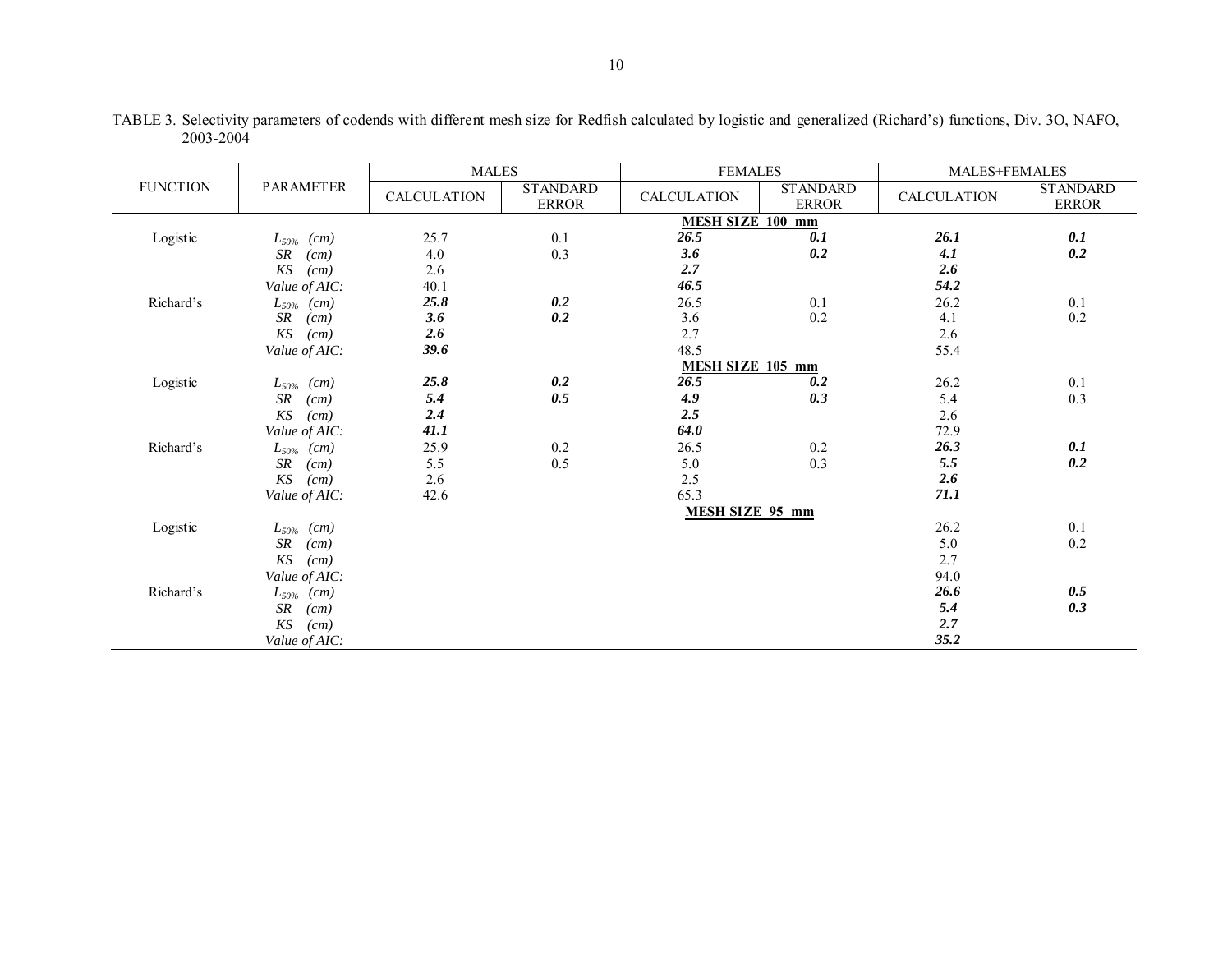| Length of   |                            | Mesh size 100 mm           |                        | Mesh size 130 mm              |                                  |                        |  |  |
|-------------|----------------------------|----------------------------|------------------------|-------------------------------|----------------------------------|------------------------|--|--|
| fish, cm    | Frequency<br>of occurrence | Mean weight of one fish, g | Weight of<br>catch, kg | Retention ratio<br>130/100 mm | Number of fish<br>in catch, ind. | Weight of<br>catch, kg |  |  |
| 16          | $\overline{4}$             | 52.2                       | 0.2                    | 1.667                         | 6                                | $\Omega$               |  |  |
| 18          | 602                        | 80.1                       | 48.2                   | 0.714                         | 430                              | 34                     |  |  |
| 20          | 3513                       | 105.6                      | 370.8                  | 0.365                         | 1284                             | 136                    |  |  |
| $22\,$      | 10273                      | 140.5                      | 1442.8                 | 0.262                         | 2695                             | 378                    |  |  |
| 24          | 31120                      | 185.5                      | 5771.2                 | 0.217                         | 6738                             | 1250                   |  |  |
| 26          | 26893                      | 239.9                      | 6450.3                 | 0.180                         | 4837                             | 1160                   |  |  |
| 28          | 16535                      | 288.1                      | 4763.7                 | 0.211                         | 3481                             | 1003                   |  |  |
| 30          | 6098                       | 350.0                      | 2134.4                 | 0.264                         | 1610                             | 564                    |  |  |
| 32          | 2188                       | 423.7                      | 926.8                  | 0.342                         | 749                              | 317                    |  |  |
| 34          | 1523                       | 505.9                      | 770.3                  | 0.483                         | 735                              | 372                    |  |  |
| 36          | 568                        | 612.6                      | 348.1                  | 0.579                         | 329                              | 202                    |  |  |
| 38          | 390                        | 733.7                      | 286.1                  | 0.668                         | 260                              | 191                    |  |  |
| 40          | 241                        | 802.9                      | 193.8                  | 0.805                         | 194                              | 156                    |  |  |
| 42          | 52                         | 901.0                      | 46.8                   | 0.853                         | 44                               | 40                     |  |  |
| Total       | 100000                     |                            | 23554                  |                               | 23393                            | 5803                   |  |  |
| Catch ratio |                            |                            |                        |                               |                                  | 0.25                   |  |  |

TABLE 4. Calculation of Redfish catch by trawls rigged with codends with 100 mm and 130 mm mesh size in relation to that one by codend with 100 mm mesh.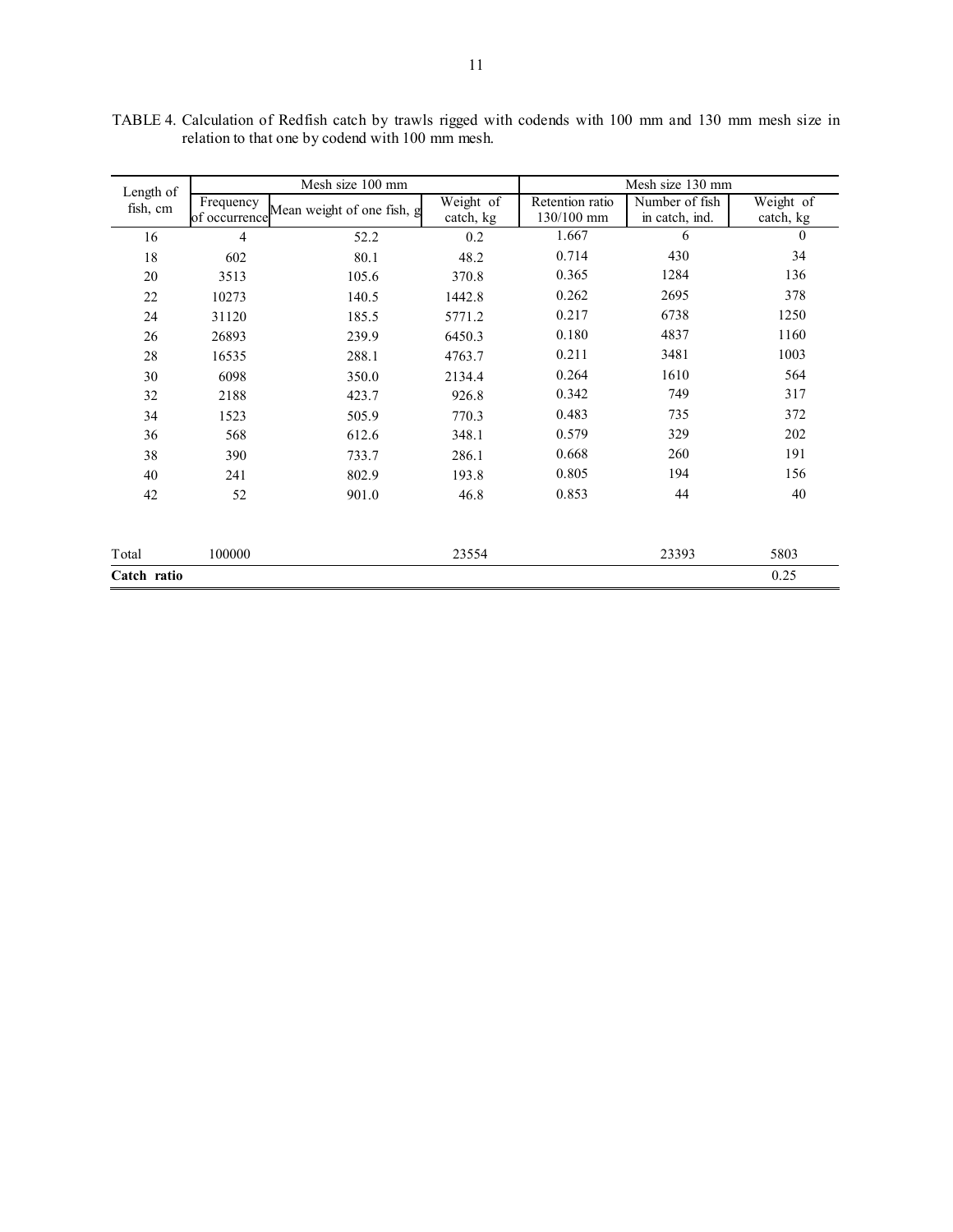| Parameters                            |              | Name of vessel               |                                 |                 |                     |                   |                       |                    |                      |                                         |                   |                     |
|---------------------------------------|--------------|------------------------------|---------------------------------|-----------------|---------------------|-------------------|-----------------------|--------------------|----------------------|-----------------------------------------|-------------------|---------------------|
|                                       |              | Menze-<br>$\text{links}^{1}$ | Vladimir Gavrilov <sup>5)</sup> |                 | Vilnus <sup>2</sup> |                   | Vaigach <sup>3)</sup> |                    |                      | R. Bayamo,<br>R. la Palma <sup>4)</sup> |                   |                     |
| Inner mesh size in<br>codend, mm      |              | 124                          | 96                              | 100             | 106                 | 126               | 137                   | 88                 | 118                  | 132                                     | 90                | 120                 |
| Divisions                             |              | 3M, 3N                       | 30                              | 30 <sup>°</sup> | 30                  | 3M                | 3M                    | 3N                 | 3N                   | 3N                                      | 3M                | 3M                  |
| Number of                             | in<br>codend | 46974                        | $\overline{\phantom{a}}$        | 11953           | 10709               | 2948              | 557                   | 12767              | 2144                 | 2119                                    | 6609              | 11657               |
| fish in the                           | in cover,    | 117937                       | $\overline{\phantom{a}}$        | 14972           | 10127               | 20222             | 17133                 | 11412              | 6794                 | 18073                                   |                   |                     |
| catch, spec                           | total        | 154911                       | $\blacksquare$                  | 26925           | 20836               | 23170             | 17690                 | 24179              | 8920                 | 20192                                   |                   |                     |
| Length                                | retained     | 22-47                        | $\blacksquare$                  | 20-43           | 20-41               | $21-43$           | 24-46                 | 17-45              | 17-47                | 16-45                                   | $23 - 47$         | 23-44               |
| range of                              | escaped      | $22 - 40$                    | $\overline{\phantom{0}}$        | 16-42           | 18-42               | 14-38             | 14-40                 | 15-34              | 16-39                | 16-43                                   | 20-45             | 20-44               |
| fish,<br>(cm)                         | in water     | 22-47                        | 17-42                           | $16-43$         | 18-42               | 14-43             | 14-46                 | 15-45              | 16-47                | 16-45                                   | 20-47             | 20-44               |
| Mean                                  | retained     | 0,350                        | $\overline{\phantom{a}}$        | 0,284           | 0,261               | 0,437             | 0,497                 | 0,294              | 0,328                | 0,351                                   |                   |                     |
| weight of                             | escaped      | 0,190                        | $\overline{\phantom{a}}$        | 0,180           | 0,207               | 0,294             | 0,282                 | 0,149              | 0.189                | 0,205                                   |                   |                     |
| one<br>spec., kg                      | in water     | 0,230                        | 46705                           | 0,227           | 0,235               | 0,312             | 0,289                 | 0,224              | 0,225                | 0,220                                   |                   |                     |
| Size series mode in<br>water fish, cm |              | 30; 35                       | $17-42$ ;<br>26-30              | 24-29           | 25-29               | $23-26;$<br>29-32 | $24 - 30$             | $18-20$ ;<br>23-29 | $18-20$ ;<br>$23-29$ | $18-20$ ;<br>23-29                      | $26-29;$<br>33-35 | 26-<br>29;<br>33-35 |
| Retention by number, %                |              | 28,5                         |                                 | 44,4            | 51,4                | 12,7              | 3,1                   | 52,8               | 24,0                 | 10,0                                    |                   |                     |
| Selectivity coefficient               |              | 2,4                          | 2,6                             | 2,6             | 2,6                 | 2,9               | 2,9                   | 2,8                | 2,5                  | 2,6                                     | 3,1               | 2,6                 |
| Selectivity range, cm                 |              | 8,4                          | 5,4                             | 4,1             | 5,5                 | 5,6               | 4,3                   | 4,4                | 6,6                  | 9,0                                     | 5,0               | 8,2                 |

TABLE 5. Results from investigations into determination of selectivity of mid-water trawls with different mesh size in relation to Redfish, carried out in the Northwest Atlantic Method – bag type cover)

1) Konstantinov *et. al*., 1981.

2) Gorchinsky *et. al.,* 1993.

3) Lisovsky *et. al.,* 1995.

4) Valdes and Fraxedas, 1981

<sup>5)</sup> This report.



Fig. 1. Midwater 57/300 m "Makrurus" trawl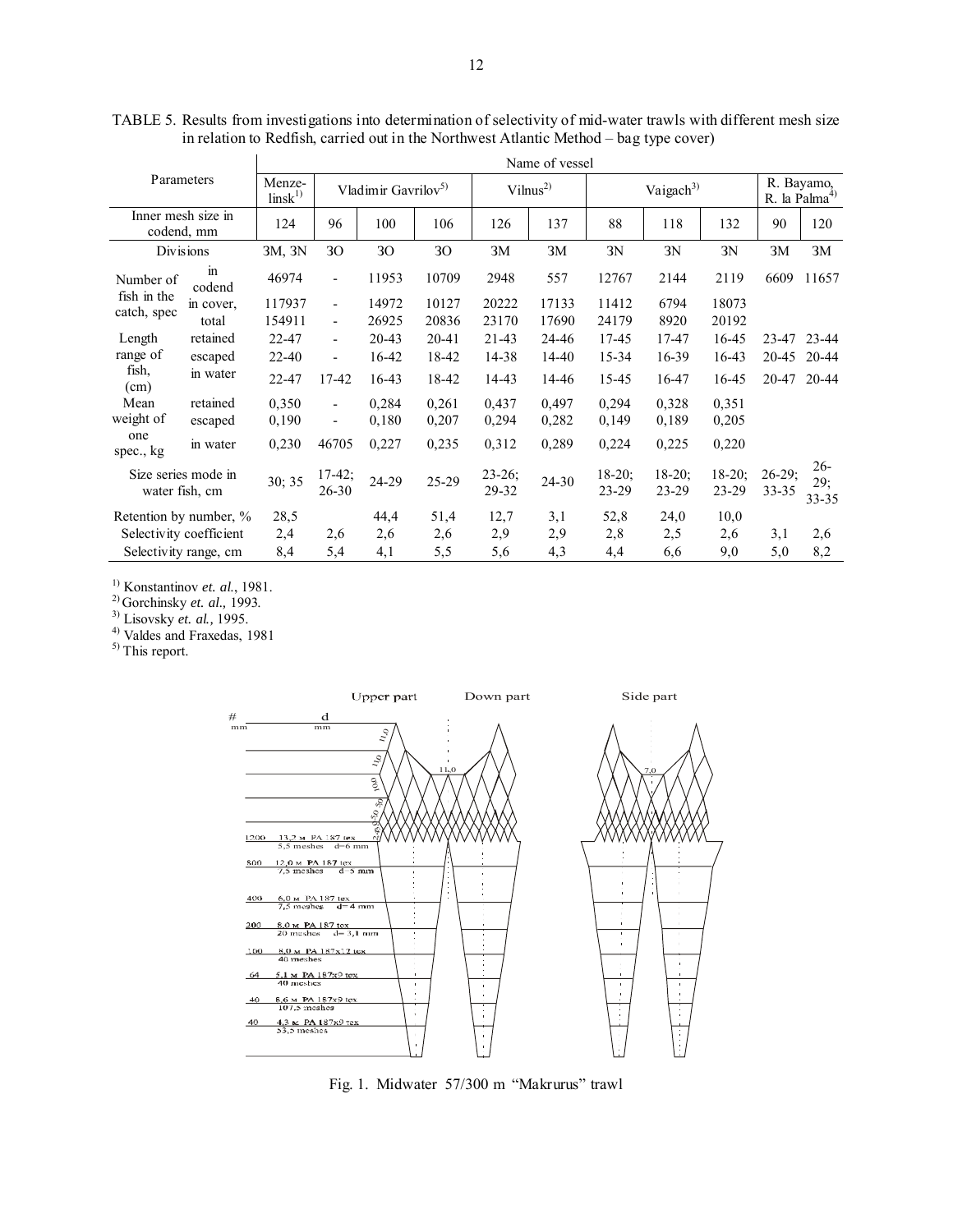

Fig. 2. Length composition of caught fish and escaped (**a**) and selectivity of trawl codend with 100 mm mesh size (**b**) for Redfish with dividing by sex, February 2004, Div. 3O.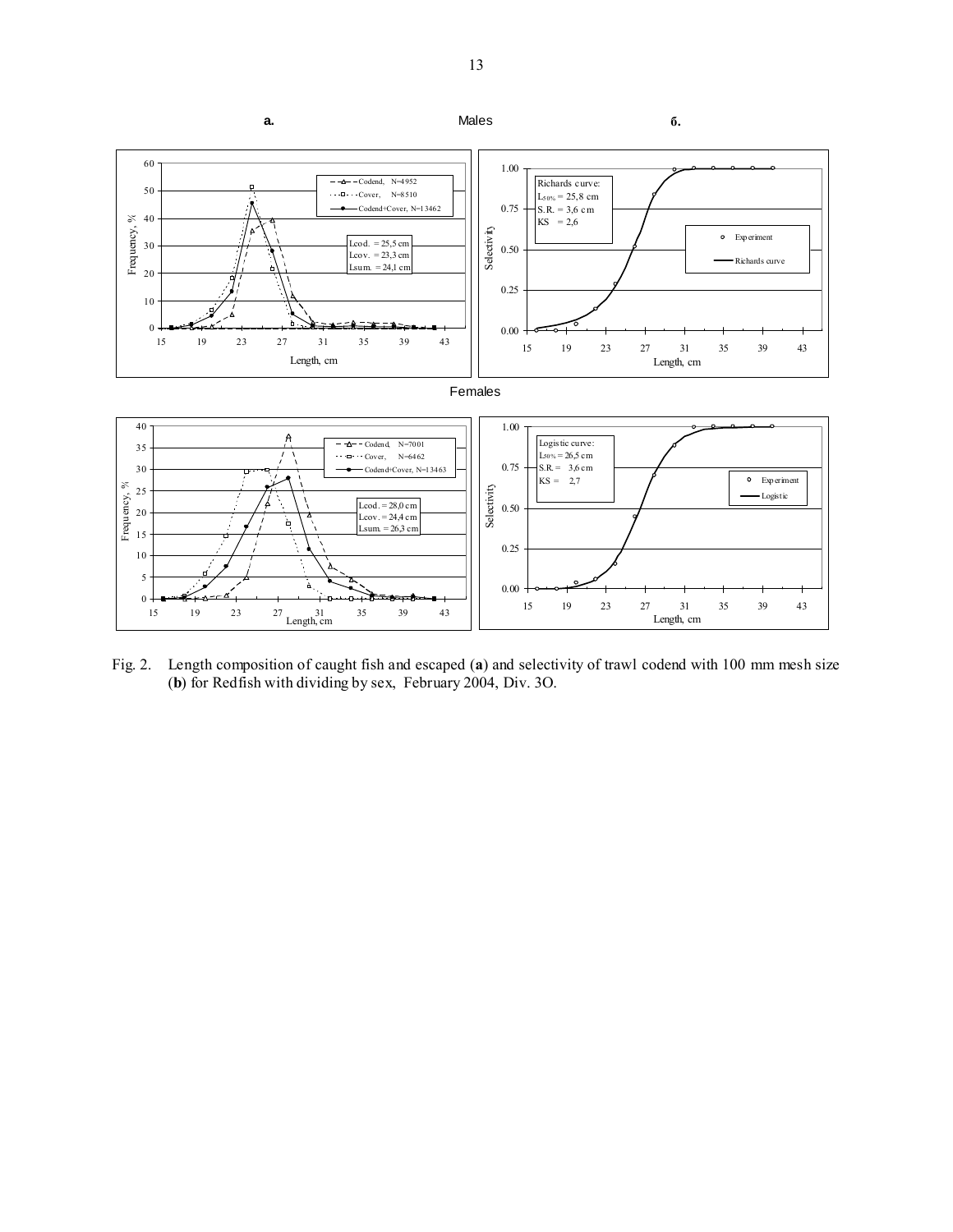

Fig. 3. Length composition of caught fish and escaped (a) and selectivity of trawl codend with 105 mm mesh size (b) for Redfish with dividing by sex, February 2004, Div. 3O.